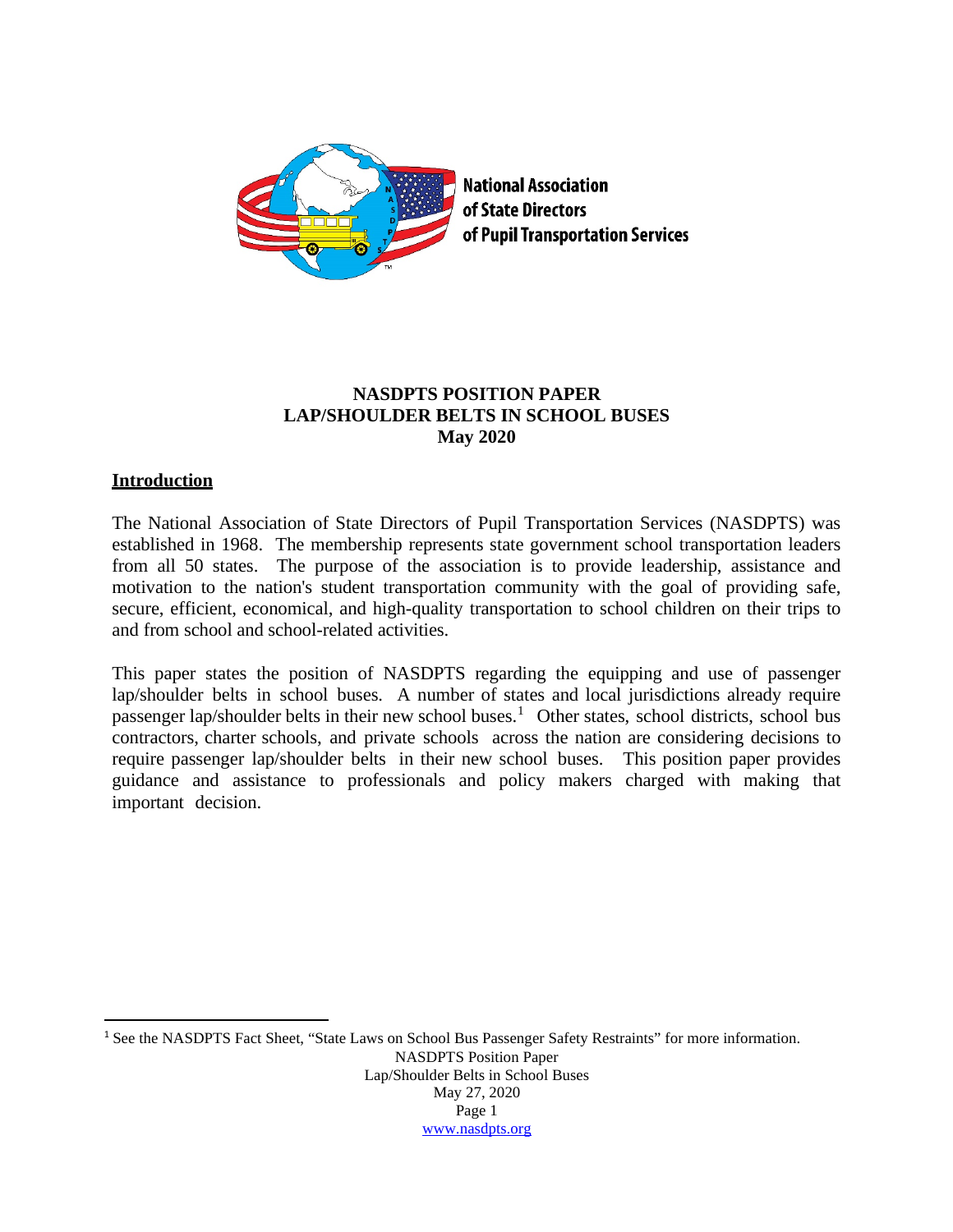## **Position Statement**

As an association with a primary leadership role in issues relating to student transportation safety, environmental responsibility, and access to education, NASDPTS fully supports requiring the installation and use of lap/shoulder belts in all new school buses. States and local jurisdictions must have policies requiring that all students use the belts and must train them on how to use the belts properly.

Training must include proper use and adjustment of passenger restraints, and all transported students must participate in regular evacuation drills that include unbuckling exercises. Prior to every field or activity trip, the school bus driver or other designated personnel must provide a safety briefing to all students and adult passengers that includes the required use of the belts, the location and use of emergency exits, and the location of emergency equipment. Jurisdictions must adopt and implement related policies, notices, training, and appropriate enforcement.[2](#page-1-0)

While NASDPTS does not recommend generally that existing school buses be retrofitted with lap/shoulder belts, the Association does support the authority of local school districts to make that decision when they have thoroughly researched the issue and determined that it is safe and feasible. Many older buses can only be equipped with lap/shoulder belts by replacing each entire seat. Newer seats equipped from the manufacturer with lap/shoulder belts have a special frame structure to comply with federal standards for occupant protection due to the installation of the belts. Many later model buses not equipped with lap/shoulder belts are equipped with "convertible" seats. The existing seat backs of convertible seats can be replaced with new backs equipped with lap/shoulder belts, without requiring replacement of the entire seat. When retrofitting is being considered, NASDPTS strongly recommends that local jurisdictions research all the issues relating to compatibility with the bus and its existing equipment, recommended and proper installation, feasibility, and potential liability. Advisers in these matters should include school bus dealers and manufacturers, seating manufacturers, local, state and federal regulators, the jurisdiction's risk management personnel, and legal counsel.

<span id="page-1-0"></span><sup>2</sup> Infographics and other training resources and recommendations on proper use of lap/shoulder belts in school buses can be found in the National School Transportation Specifications and Procedures, published by the National Congress on School Transportation (www.NCSTOnline.org).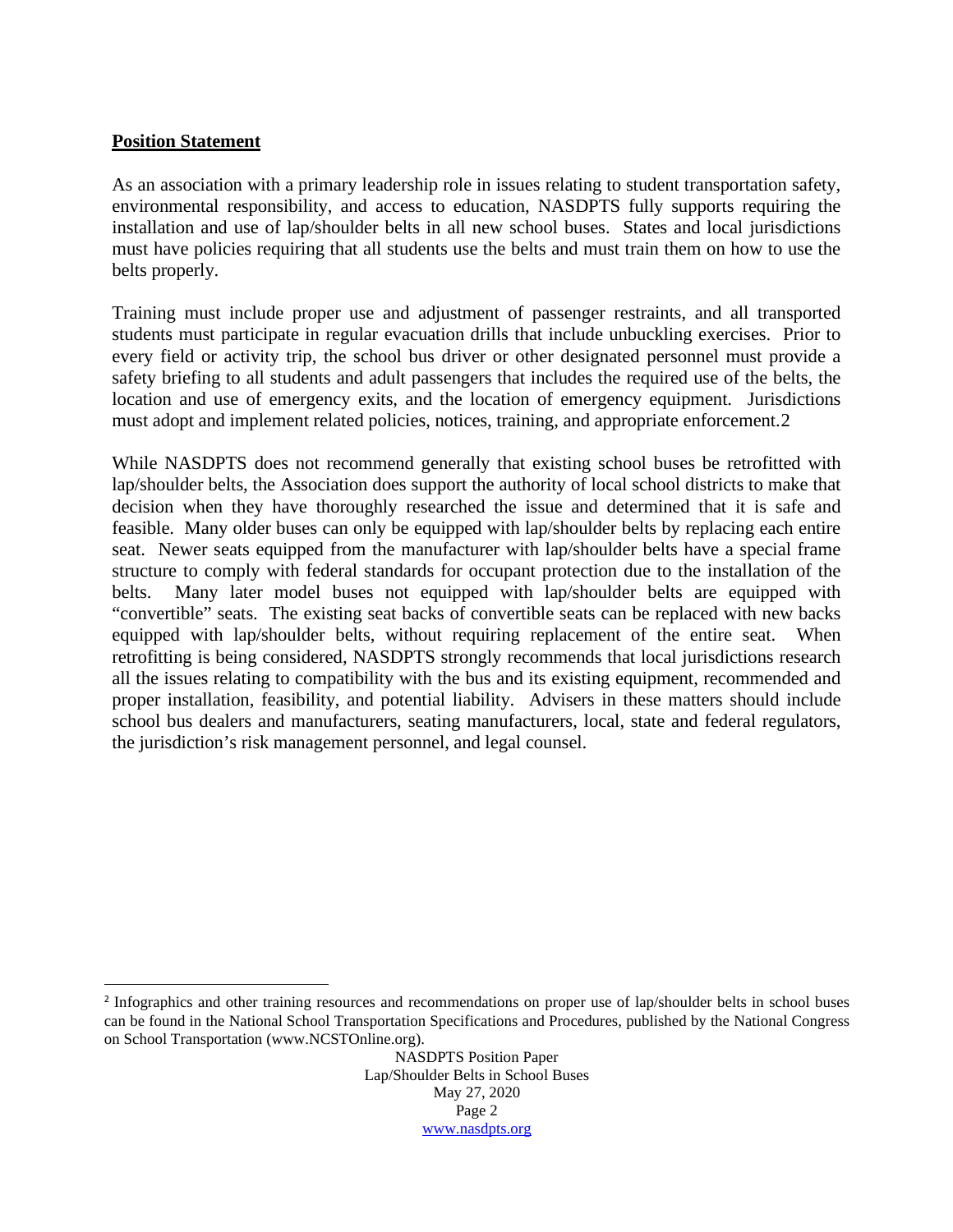# **Background**

In the School Bus Safety Amendments of 1974, Congress stated that school transportation should be held to the highest level of safety, since such transportation involves the nation's most precious resource—children, who represent our future. Since its founding in 1968, NASDPTS has supported federal, state, and local actions to continuously improve safety for school bus passengers and drivers. NASDPTS has previously addressed the subject of equipping and using passenger restraints in school buses.

In August, 2002, NASDPTS published a position paper, "Enhancing School Bus Safety and Pupil Transportation Safety." Since then, significant changes have occurred in the technology, development, regulatory adoption, overall experience, and body of knowledge regarding lap/shoulder belts in school buses.

On July 11, 2007, the National Highway Traffic Safety Administration, (NHTSA) conducted a [public](https://www.federalregister.gov/documents/2007/06/04/E7-10568/federal-motor-vehicle-safety-standards-for-school-bus-passenger-protection) forum to seek information related to lap/shoulder belts in school buses. NASDPTS' executive director and two state directors were among industry representatives chosen to testify. Information gained from this forum and from previous years of research conducted by NHTSA led to the publication in the Federal Register on November 21, 2007 of a Notice of Proposed Rule Making (NPRM) for lap/shoulder belts in school buses (Docket No. NHTSA–2007–0014).

In the 2007 NPRM, NHTSA proposed design and performance standards for lap/shoulder belts in school buses. NHTSA proposed school buses with a Gross Vehicle Weight Rating (GVWR) of 10,000 pounds or less be equipped with three-point lap/shoulder belts instead of the existing requirement at that time for two-point lap belts. NHTSA proposed that the decision to equip lap/shoulder belts in school buses over 10,000 pounds GVWR be left to the discretion of state and local districts. NHTSA stated, "The agency's school bus research results indicated that lap/shoulder belts could enhance the safety of large school buses," and, "We would recommend that pupil transportation providers consider installing lap/shoulder belts on large school buses because of the enhancements that lap/shoulder belts could make to school buses."

NASDPTS submitted comments to the NPRM on January 18, 2008. The comments included the following statement: "NASDPTS recommends that NHTSA require lap/shoulder belts on all newly manufactured large school buses as a Federal Motor Vehicle Safety Standard, starting with the date of implementation of the Final Rule, and that dedicated funding commensurate with the requirement be provided." NASDPTS has consistently maintained its position of support for lap/shoulder belts.

NASDPTS articulated its position regarding two-point lap belts in school buses when it stated in the 2008 comments, "NASDPTS recommends that NHTSA reconsider the position taken in the NPRM that there is no need to prohibit lap belts on school buses," and, "NASDPTS recommends that NHTSA support lap/shoulder belts as the only seat belt system acceptable in school buses." For many years leading up to the 2008 rulemaking two-point lap belts were the only available

> NASDPTS Position Paper Lap/Shoulder Belts in School Buses May 27, 2020 Page 3 [www.nasdpts.org](http://www.nasdpts.org/)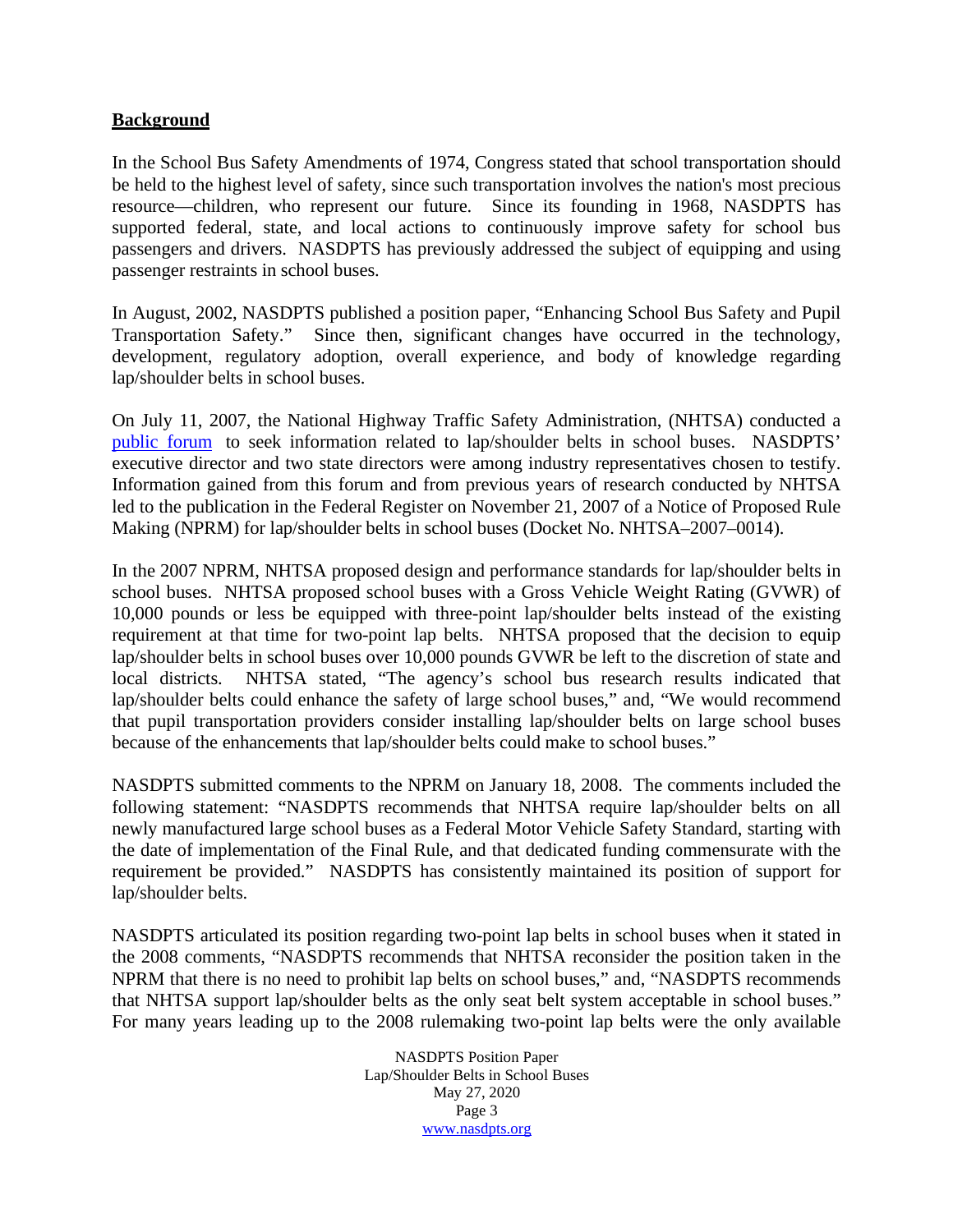passenger crash protection technology to supplement the passive passenger crash protection system required in 222, commonly known as "compartmentalization."

Around the time the 2007 NPRM was introduced, school bus seat manufacturers were introducing "flexible seating technology" that enabled school bus seats with lap/shoulder belts to maintain the full capacity of three small children or two large children on a school bus seat. Combined with thinner seatbacks and footprints identical to current FMVSS 222 seating, school buses equipped with the new seats could then maintain capacity, if equipped with lap/shoulder belts. NASDPTS' comments to NHTSA, recommending that lap/shoulder belts should be the only seat belt system available, recognized that two-point seat belts had become an obsolete technology. Over the four prior decades, lap belts were superseded by lap/shoulder belts in smaller vehicles sold in the United States as the required crash protection system for most passenger seating positions.

On October 21, 2008 NHTSA published in the Federal Register the final rule that included standards for lap/shoulder belts in school buses (Docket No. [NHTSA–2008–0163\)](https://www.nhtsa.gov/reports/SchoolBusBeltsFinal.pdf). Among its other requirements, this rule regulated design and performance standards for lap/shoulder belts when voluntarily installed in large school buses and included provisions for flexible seating technology. Effective October 21, 2011, new school buses with a gross vehicle weight rating (GVWR) of 10,000 pounds or less were required to have lap/shoulder belts. School buses over 10,000 pounds GVWR were required to meet the new standards, if equipped with lap/shoulder belts. In addition, effective October 21, 2009, this rule required all seatback heights be increased and all hinging seat cushions to be self-latching.

On July 23, 2013, the National Transportation Safety Board (NTSB) [reported](https://www.ntsb.gov/investigations/AccidentReports/Pages/HAR1301.aspx) its findings and recommendations on two school bus crashes--Chesterfield, New Jersey (February 16, 2012) and Port St. Lucie, Florida (March 26, 2012). The report emphasized NTSB's concern for proper usage of occupant restraints when available in school buses. NASDPTS and other organizations were specifically charged to:

Develop guidelines and include them in the next update of the National School Transportation Specifications and Procedures to assist schools in training bus drivers, students, and parents on the importance and proper use of school bus seat belts, including manual lap belts, adjustable lap and shoulder-belts, and flexible seating systems. (H–13-35) and,

Provide your members with educational materials on lap and shoulder belts providing the highest level of protection for school bus passengers, and advise states or school districts to consider this added safety benefit when purchasing seat belt-equipped school buses. (H–13- 36)

On December 6, 2013, NASDPTS responded to NTSB in full support of the requests made in Safety Recommendations H–13-35 and H–13-36.

> NASDPTS Position Paper Lap/Shoulder Belts in School Buses May 27, 2020 Page 4 [www.nasdpts.org](http://www.nasdpts.org/)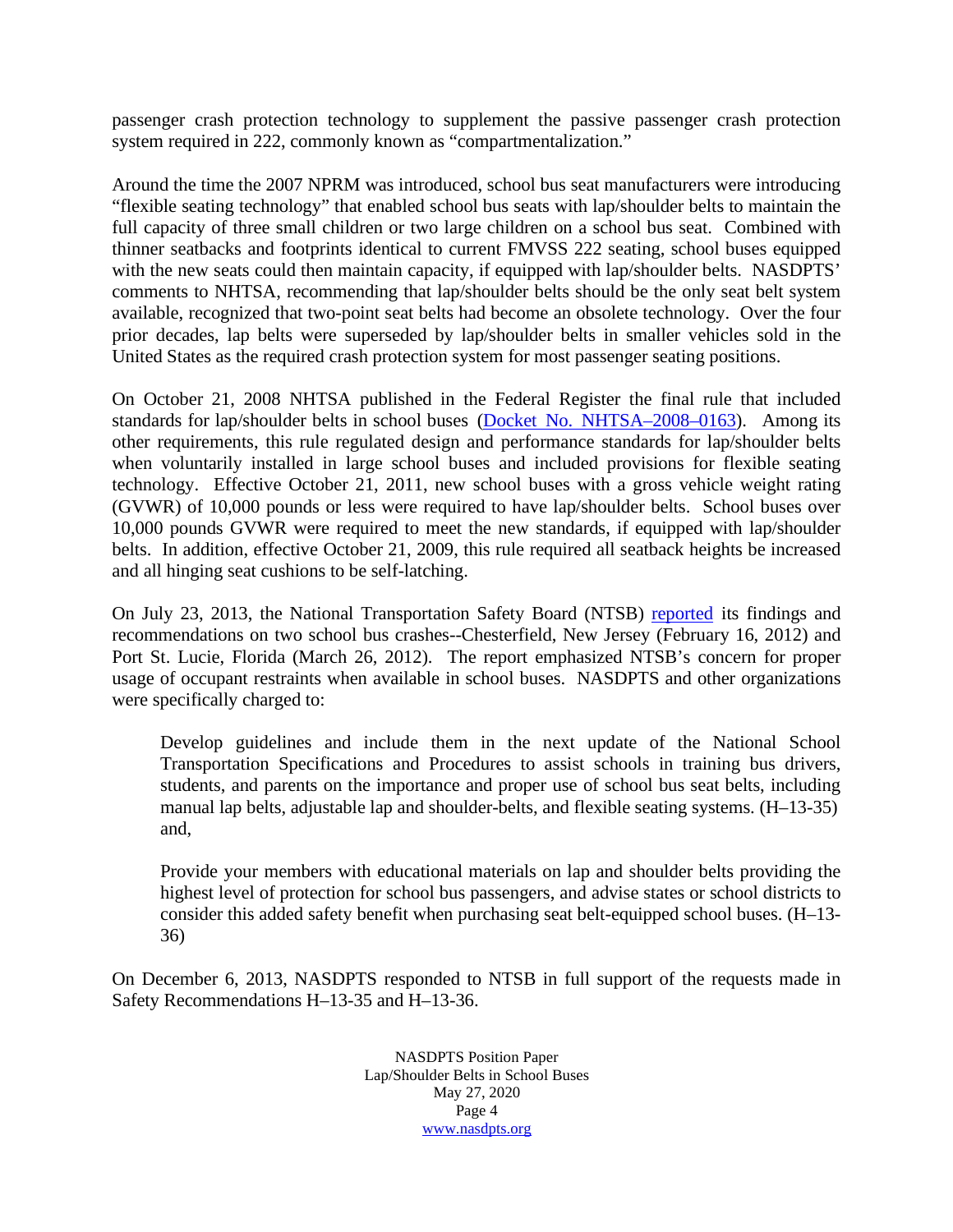On October 20, 2013, the NASDPTS Board of Directors agreed it would reiterate its full support for the installation and use of lap/shoulder belts in school buses, and a new position paper formalizing the Board's position would be published. In February 2014 NASDPTS released a [position paper,](http://www.nasdpts.org/Documents/NASDPTS%20POSITION%20PAPER%20PASSENGER%20LAP%20SHOULDER%20BELTS%20FINAL%20FEB%202014.pdf) "The Equipping and Use of Passenger Lap/Shoulder Belts in School Buses." The paper expressed full support for requirements by state and local jurisdictions that all new school buses be equipped with lap/shoulder belts for all passengers, and that students should be trained in their required use.

On November 8, 2015, in joint remarks to attendees at the annual conferences of NASDPTS and the National Association for Pupil Transportation (NAPT), Dr. Mark R. Rosekind, then NHTSA Administrator, updated the agency's position on equipping new school buses with three-point lap/shoulder safety belts. In his remarks Dr. Rosekind stated, "The position of the National Highway Traffic Safety Administration is that seat belts save lives. That is true whether in a passenger car or in a big yellow bus. And saving lives is what we are about. So NHTSA's policy is that every child on every school bus should have a three-point seat belt."

On July 20, 2016, NTSB reported its findings and recommendations on a 2014 crash of a school bus equipped with lap/shoulder belts in Anaheim, California (NTSB/HAB-16/06). Due to driver impairment, the bus left a roadway and struck a tree, causing significant intrusion into the side of the bus. The NTSB concluded that the properly worn lap/shoulder belts reduced passenger motion toward the intruding tree, which probably reduced the severity of the injuries sustained.

On July 9, 2016, the NTSB reported on a 2014 crash in which a small sport utility vehicle collided head on with a school bus in Centerville, Louisiana. The school bus was not equipped with passenger lap or lap/shoulder belts. Dr. Kristin Poland, a biomechanical engineer and Deputy Director of NTSB's Office of Highway Safety, with several other experts, conducted a subsequent study of possible concussions to the school bus passengers as a result of impact forces. As part of their athletic program, the bus passengers were participants in an ongoing sports concussion assessment program prior to the crash. Using data from this concussion program, the authors determined 16 of 30 athletes in the crash had significant post-crash cognitive changes, which were suggestive of a concussion, some of which took months to improve. Further, installation and proper use of passenger lap/shoulder belts may reduce the risk of occupant-to-occupant and occupant-to-interior impacts (NTSB 2013) and thereby decrease the risk of these significant postcrash cognitive changes suggestive of a concussion.

On May 22, 2018, NTSB adopted the Special Investigation Report, "Selective Issues in School Bus Transportation Safety: Crashes in Baltimore, Maryland, and Chattanooga, Tennessee" (NTSB/SIR-18/02). The SIR contained findings of a school bus crash in Baltimore on November 1, 2016 and Chattanooga on November 21, 2016, and related safety recommendations. Six students died as a result of injuries from the crash in Chattanooga. NTSB concluded that in the Chattanooga crash, "properly worn lap/shoulder belts would have reduced exposure to the intruding tree and eliminated the risk of ejection." Pursuant to the SIR, NTSB issued recommendations to the states that they pass legislation to require passenger lap/shoulder belts in

> NASDPTS Position Paper Lap/Shoulder Belts in School Buses May 27, 2020 Page 5 [www.nasdpts.org](http://www.nasdpts.org/)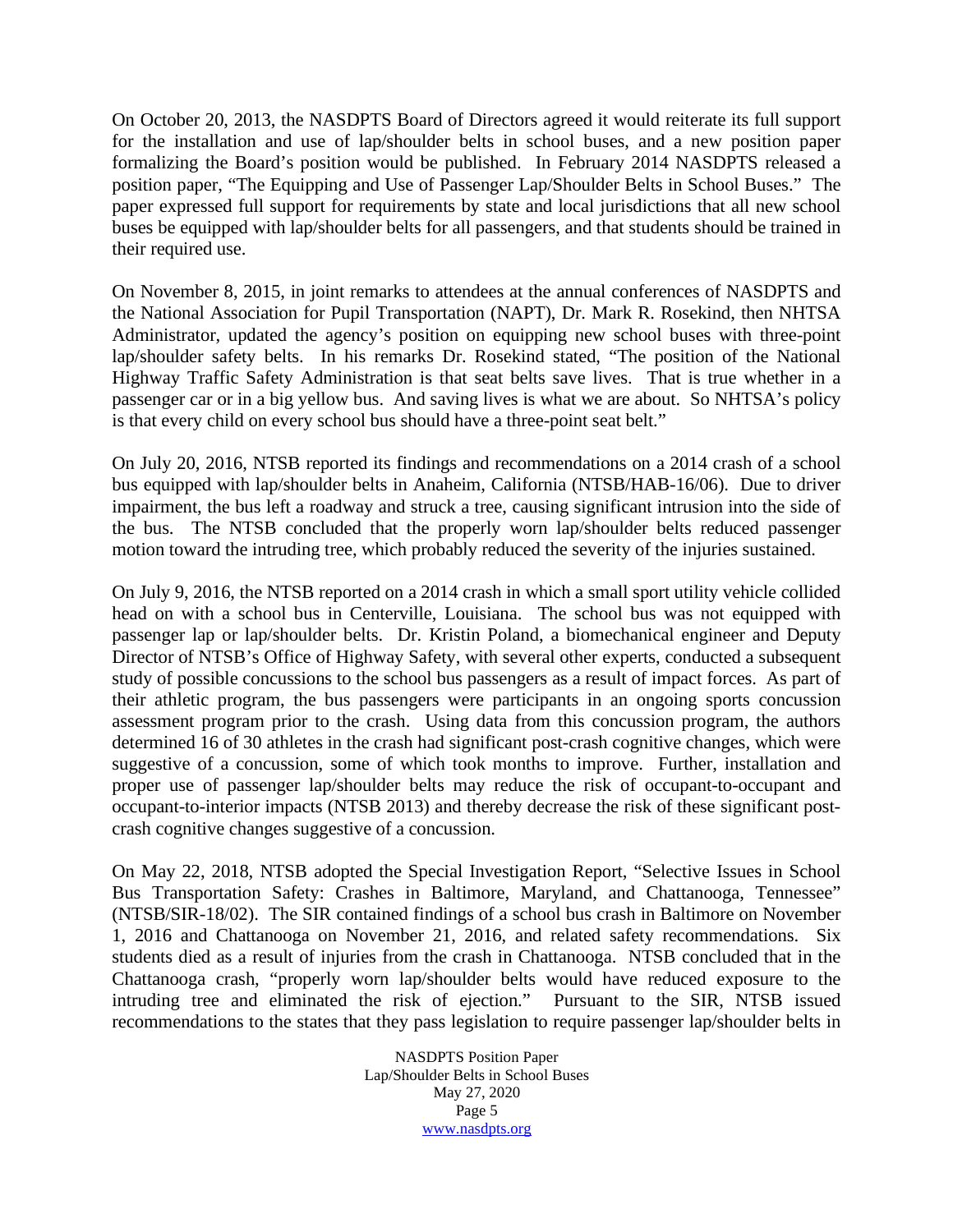all new school buses (Safety Recommendations H-18-09 and H-18-10).

# **Position Statement Supporting Points**

The following points support NASDPTS' position on equipping and usage of lap/shoulder belts in school buses:

1. **Lap/shoulder belts reduce the number and severity of injuries to students who use them properly in school buses that are so equipped.**

NHTSA and NTSB, as the two federal agencies with primary responsibility for school bus safety standards and recommendations, respectively, have stated that lap/shoulder belts augment compartmentalization and improve safety for school bus riders, especially in severe crashes involving side impacts and rollovers. In NHTSA's Final Regulatory Evaluation, published with the 2008 final rule amending FMVSS 222, the agency concluded there would be 1,898 fewer injuries and 2.13 fewer fatalities annually if all large school buses were equipped with lap/shoulder belts and the belts were worn properly. As previously stated, in 2018 NTSB issued recommendations to the remaining states that do not have requirements for passenger lap/shoulder belts in new school buses. NTSB recommended the states, including those that require only two-point lap belts, pass legislation to require lap/shoulder belts in new school buses. (Safety Recommendations H-18-09 and H-18-10).

2. **NHTSA has approved technical standards for equipping and using lap/shoulder belts.**

NHTSA has crash tested seats with lap/shoulder belts and has found that they supplement the high level of safety already provided by compartmentalization and provide the best protection for students in school buses. NHTSA first reported this to Congress in an April, 2002 study. NHTSA reaffirmed these findings in the November 2007 NPRM when they stated, "We would recommend that pupil transportation providers consider installing lap/shoulder belts on large school buses because of the enhancements that lap/shoulder belts could make to school buses." NHTSA's new regulations allowing lap/shoulder belts in large school buses and providing standards for their installation demonstrated the agency's approval of this safety device in this type of vehicle.

# 3. **Compartmentalization alone has limits for protection; lap/shoulder belts enhance protection.**

Compartmentalization offers protection in frontal and in rear crashes, assuming passengers are properly seated, but offers limited protection in rollovers, side impacts, or secondary collisions. Passengers restrained by lap/shoulder belts are retained in the seating compartment, thus minimizing upper body flailing and injury caused by body impact to surroundings.

> NASDPTS Position Paper Lap/Shoulder Belts in School Buses May 27, 2020 Page 6 [www.nasdpts.org](http://www.nasdpts.org/)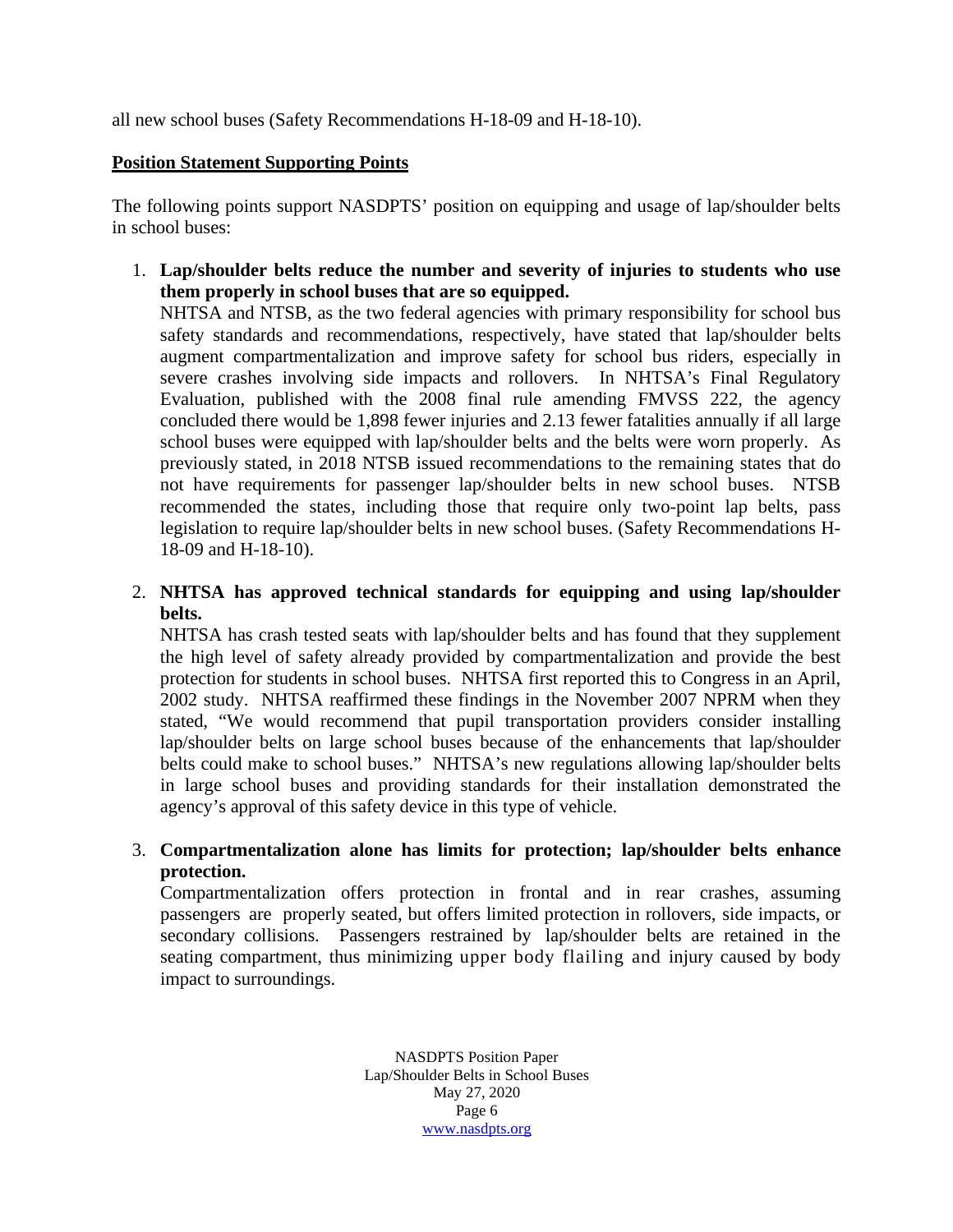# 4. **Capacity remains essentially the same with lap/shoulder belts.**

Flexible seating technology and improved seatback thickness design resolved most of the former issue in which lap/shoulder belt installation reduced passenger capacity. School buses with lap/shoulder belts generally have the same capacity as school buses without belts.

# 5. **The evacuation process can be aided with lap/shoulder belts.**

A properly restrained child is less likely to be injured and is, therefore, more capable of being evacuated or self-evacuating quickly. An unbelted child is more likely to be injured or rendered unconscious, slowing down their ability to evacuate the bus. Buckles are designed and tested to easily unlatch even under load, as required in Federal Motor Vehicle Safety Standard (FMVSS) 209.

6. **Lap/shoulder belt design minimizes the possibility of the belt being used as a weapon.** Current lap/shoulder belt designs use a lightweight latch plate on a retractable web system. The buckle is attached to the seat with little or no webbing so it cannot be swung and used as a weapon.

## 7. **Students will wear them.**

Children are taught early to use safety belts and expect to have belts available in any moving vehicle, including school buses. School districts with lap/shoulder belt equipped school buses that have established usage requirements as part of their school bus riding policies have confirmed high compliance rates.

# *8.* **Equipping school buses with lap/shoulder belts can reduce school district and driver liability for student protection.**

The addition of lap/shoulder belts to a school bus is a proactive measure by a school district to further enhance the safety of the students it is responsible for transporting. This measure goes beyond the minimum level of expectation for safe student transportation.

# 9. **Lap/shoulder belt equipped school buses with usage policies have resulted in improved student behavior and create an environment that has less potential for driver distraction.**

States and school districts with defined and enforced lap/shoulder belt usage policies report notable improvements in student behavior and reduced behavioral incident write-ups. Jurisdictions where students use lap/shoulder belts in school buses report that school bus drivers are less distracted by incidents of student misbehavior, allowing for greater attentiveness to driving matters.

> NASDPTS Position Paper Lap/Shoulder Belts in School Buses May 27, 2020 Page 7 [www.nasdpts.org](http://www.nasdpts.org/)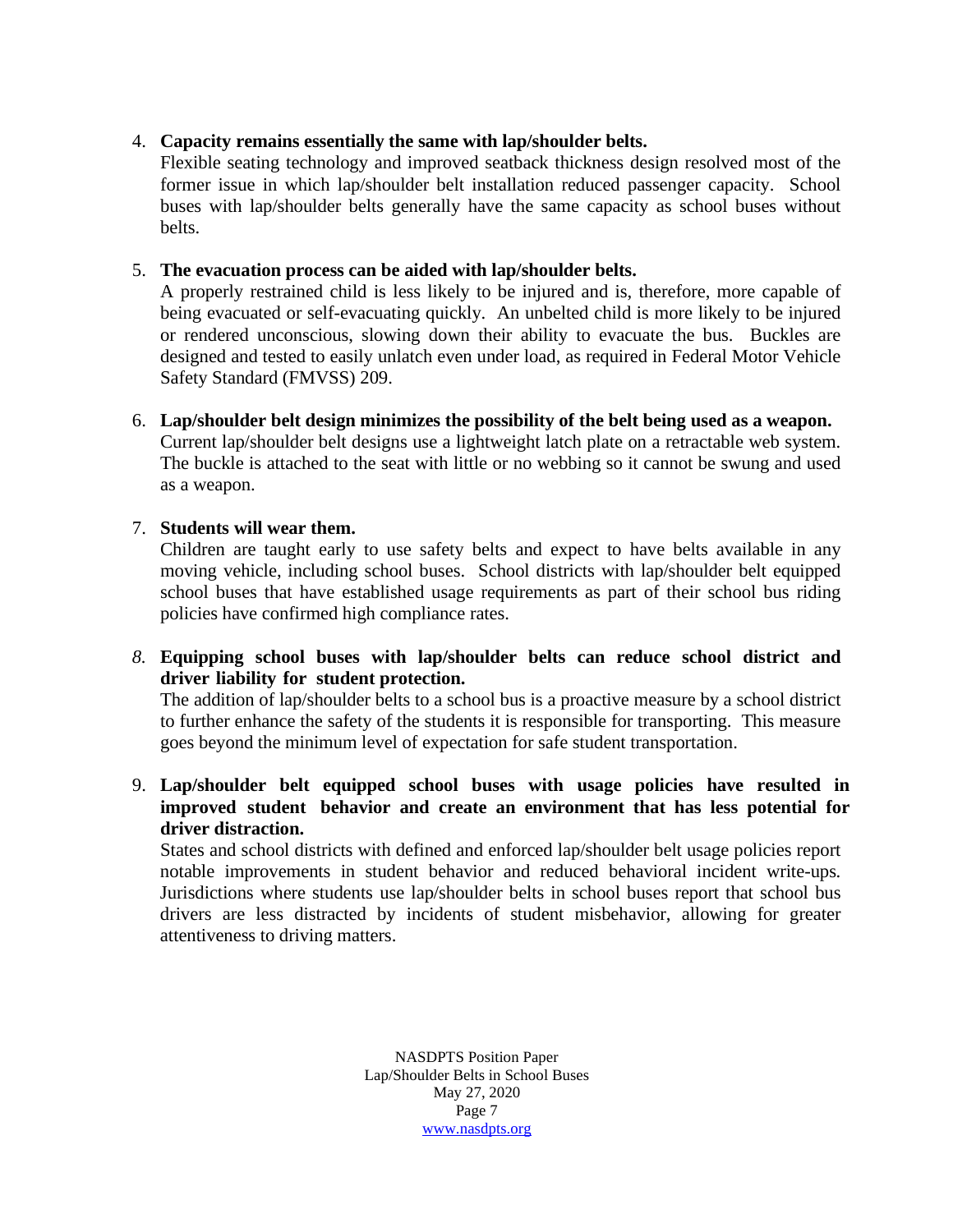# 10. **Lap/shoulder belts may result in increased ridership due to parent preference that children be properly secured with lap/shoulder belts when riding in school buses.**

Today's generation of parents were raised during a time in which safety restraints have always been required in their personal vehicles. They believe their children will be safer in a school bus that has seat belts. Studies by the American School Bus Council revealed that a notable percentage of parents had concerns about the safety of their children in yellow school buses. With lap/shoulder belts installed in school buses, and with policies and practices that encourage their use, parents may feel more confident about having their children ride in the school bus.

# 11. **School districts and their employees have not been found liable for issues relating to the belts when they have adopted and implemented reasonable policies for their use.** School bus drivers who do not yet have lap/shoulder belts in their buses sometimes express concern that if their buses had belts they might be held liable if not every student wears them or if students misuse the belts. States and school districts where lap/shoulder belt equipped buses have been in place for some time report that these concerns are unfounded. Drivers are only expected to make reasonable efforts to inform students and enforce belt use consistent with existing school district discipline procedures.

# 12. **Costs for equipping school buses with lap/shoulder belts are reasonable. Prioritization of means to provide the greatest overall safety for students is necessary.**

Lap/shoulder belts have become an affordable option considering the overall cost of the bus, other available options, and the average life of the bus. When considering lap/shoulder belts or other safety measures, including the ability to buy sufficient buses to meet service demands, states and local school districts must prioritize available funding to provide greatest safety for all students.

# **Conclusions**

NASDPTS fully supports required installation and use of lap/shoulder belts in new school buses. When school buses are equipped with lap/shoulder belts, a mandatory usage policy must also be in place, along with necessary training of employees and students on the importance of wearing and using the belts properly. Training and procedures must include effective evacuation training and drills.

State directors of pupil transportation and leaders of state pupil transportation associations should work in concert to ensure that legislators and other state policy makers are educated on the existing safety record of school buses. Their discussions should emphasize the added safety benefits provided by lap/shoulder belts and the need to ensure that funding levels and service

> NASDPTS Position Paper Lap/Shoulder Belts in School Buses May 27, 2020 Page 8 [www.nasdpts.org](http://www.nasdpts.org/)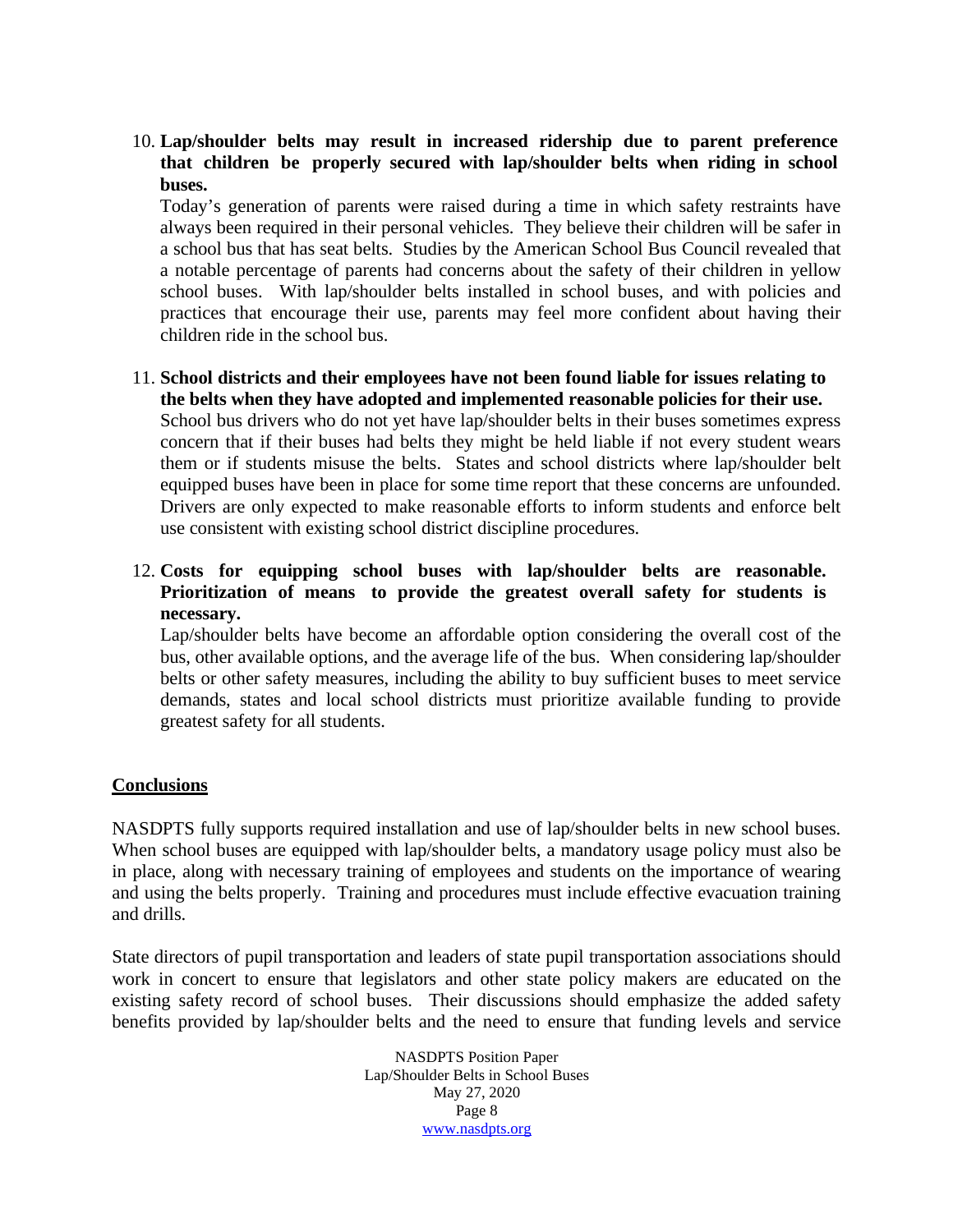requirements support the availability of school buses to serve parents' and students' needs.[3](#page-8-0)

# **References**

- NASDPTS. (2002). *Enhancing School Bus Safety and Pupil Transportation Safety.*
- NHTSA. (2007, June 4). *Federal Motor Vehicle Safety Standards for School Bus Passenger Protection.* Federal Register /Vol. 72, No. 106 /Monday, June 4, 2007 / Proposed Rules, *72*(106), pp. 30739-30742.
- NHTSA. (2007, November 21). *Federal Motor Vehicle Safety Standards; Seating Systems, Occupant Crash Protection, Seat Belt Assembly Anchorages, School Bus Passenger Seating and Crash Protection.* Federal Register /Vol. 72, No. 224 /Wednesday, November 21, 2007 / Proposed Rules, 72(224), pp. 65509 - 65532.
- NASDPTS. (2008). *Comments from the National Association of State Directors of Pupil Transportation Services.* Federal Docket Management System. <https://www.regulations.gov/docketBrowser?rpp=25&po=0&D=NHTSA-2007-0014>
- NHTSA. (2008, October 21). *Federal Motor Vehicle Safety Standards; Seating Systems, Occupant Crash Protection, Seat Belt Assembly Anchorages, School Bus Passenger Seating and Crash Protection; Final Rule.* Federal Register / Vol. 73, No. 204 / Tuesday, October 21, 2008 / Rules and Regulations, pp. 62744 - 62786.
- NTSB. (2013). *School Bus and Truck Collision at Intersection Near Chesterfield, New Jersey February 16, 2012.* <https://www.ntsb.gov/investigations/AccidentReports/Pages/HAR1301.aspx>
- NTSB. (2014). *Highway Accident Brief: School Bus Roadway Departure* <https://www.ntsb.gov/safety/Documents/HS-Summary-AnaheimCA.PDF>
- NTSB. (2015). *Selective Issues in School Bus Transportation Safety: Crashes in Baltimore, Maryland, and Chattanooga, Tennessee (NTSB/SIR-18/02)* <https://www.ntsb.gov/investigations/AccidentReports/Reports/SIR1802.pdf>
- NASDPTS. (2015). *Statement on NHTSA Support for Lap/Shoulder Belts in School Buses.* [http://www.nasdpts.org/Vehicles/documents/11-9-](http://www.nasdpts.org/Vehicles/documents/11-9-15%20NASDPTS%20Statement%20re%20NHTSA%20Administrator%20Comments.pdf) [15%20NASDPTS%20Statement%20re%20NHTSA%20Administrator%20Comments.pdf](http://www.nasdpts.org/Vehicles/documents/11-9-15%20NASDPTS%20Statement%20re%20NHTSA%20Administrator%20Comments.pdf)
- NTSB. (2017) *NTSB Presents—School Bus Safety.* <https://www.ntsb.gov/safety/Pages/schoolbuses.aspx>
- NASDPTS. (Revised 2020). *State Laws on School Bus Passenger Safety Restraints.* [http://www.nasdpts.org/Vehicles/documents/Fact%20Sheet--](http://www.nasdpts.org/Vehicles/documents/Fact%20Sheet--State%20Laws%20on%20School%20Bus%20Passenger%20Safety%20Restraints-2-28-2020.pdf) [State%20Laws%20on%20School%20Bus%20Passenger%20Safety%20Restraints-2-28-](http://www.nasdpts.org/Vehicles/documents/Fact%20Sheet--State%20Laws%20on%20School%20Bus%20Passenger%20Safety%20Restraints-2-28-2020.pdf) [2020.pdf](http://www.nasdpts.org/Vehicles/documents/Fact%20Sheet--State%20Laws%20on%20School%20Bus%20Passenger%20Safety%20Restraints-2-28-2020.pdf)

NASDPTS Position Paper Lap/Shoulder Belts in School Buses May 27, 2020 Page 9 [www.nasdpts.org](http://www.nasdpts.org/)

<span id="page-8-0"></span><sup>3</sup> The National School Transportation Specifications and Procedures, Revised 2015, of the National Congress on School Transportation, emphasizes the need to provide school bus transportation as follows: "Transportation is critical to the education process, and the school bus is the safest form of transportation; therefore, transportation to and from school on a school bus shall be offered to all eligible students."